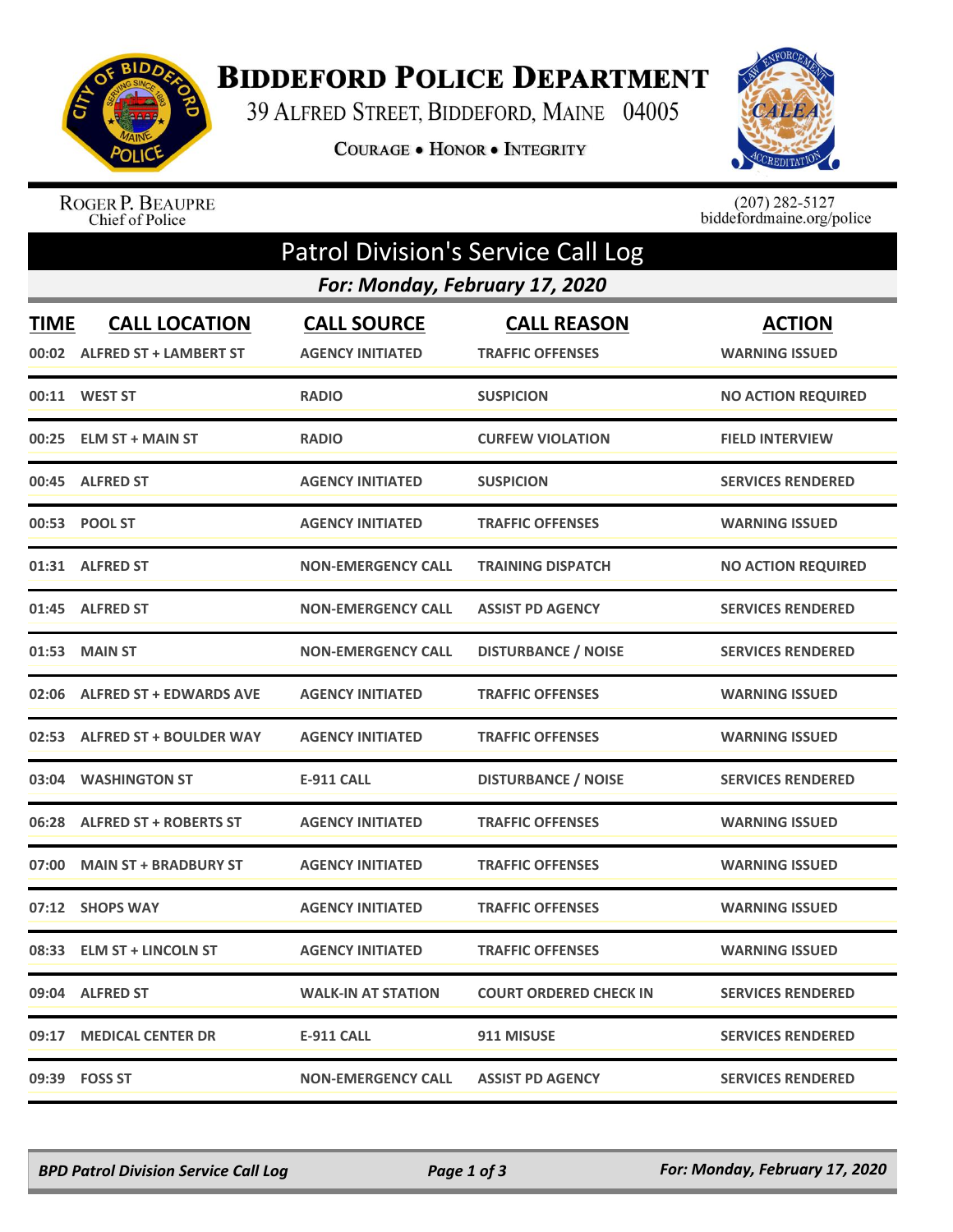| <u>TIME</u> | <b>CALL LOCATION</b>                                           | <b>CALL SOURCE</b>        | <b>CALL REASON</b>                                                                                     | <b>ACTION</b>                |  |  |  |  |
|-------------|----------------------------------------------------------------|---------------------------|--------------------------------------------------------------------------------------------------------|------------------------------|--|--|--|--|
|             | 10:03 PROSPECT ST                                              | <b>NON-EMERGENCY CALL</b> | <b>PAPERWORK</b>                                                                                       | <b>PAPERWORK SERVED</b>      |  |  |  |  |
|             | 10:05 JEFFERSON ST                                             | <b>E-911 CALL</b>         | <b>FIGHTS</b>                                                                                          | <b>NEGATIVE CONTACT</b>      |  |  |  |  |
|             | 10:11 PEARL ST                                                 | <b>E-911 CALL</b>         | 911 MISUSE                                                                                             | <b>NO ACTION REQUIRED</b>    |  |  |  |  |
|             | <b>10:13 MAIN ST</b>                                           | <b>NON-EMERGENCY CALL</b> | <b>UNLOCKED DOORS - WINDOWS</b>                                                                        | <b>SERVICES RENDERED</b>     |  |  |  |  |
|             | 10:18 WESTMORE AVE                                             | <b>NON-EMERGENCY CALL</b> | <b>CHECK WELFARE</b>                                                                                   | <b>REPORT TAKEN</b>          |  |  |  |  |
|             | 12:02 ALFRED ST                                                | <b>NON-EMERGENCY CALL</b> | <b>COURT ORDERED CHECK IN</b>                                                                          | <b>SERVICES RENDERED</b>     |  |  |  |  |
|             | 13:17 MAIN ST                                                  | <b>NON-EMERGENCY CALL</b> | <b>ARTICLES LOST/FOUND</b>                                                                             | <b>SERVICES RENDERED</b>     |  |  |  |  |
|             | 13:28 BOULDER WAY                                              | <b>NON-EMERGENCY CALL</b> | <b>SHOPLIFTING</b>                                                                                     | <b>CITATION ISSUED</b>       |  |  |  |  |
|             | OFFENDER: SHELLIE M TUFTS  AGE: 47  RESIDENT OF: LYMAN, ME     |                           |                                                                                                        |                              |  |  |  |  |
|             | CHARGE: THEFT BY UNAUTHORIZED TAKING OR TRANSFER - SHOPLIFTING |                           |                                                                                                        |                              |  |  |  |  |
|             | 14:03 POOL ST + BLANDINGS WAY                                  | <b>AGENCY INITIATED</b>   | <b>TRAFFIC OFFENSES</b>                                                                                | <b>WARNING ISSUED</b>        |  |  |  |  |
|             | 14:22 HILL ST                                                  | <b>AGENCY INITIATED</b>   | <b>48-HR RULE</b>                                                                                      | <b>SERVICES RENDERED</b>     |  |  |  |  |
|             | 14:39 BACON ST                                                 | <b>NON-EMERGENCY CALL</b> | <b>PUBLIC ASSIST</b>                                                                                   | <b>SERVICES RENDERED</b>     |  |  |  |  |
|             | 14:41 FOSS ST                                                  | <b>AGENCY INITIATED</b>   | <b>48-HR RULE</b>                                                                                      | <b>CITATION ISSUED</b>       |  |  |  |  |
|             | 14:43 GREEN ST                                                 | <b>NON-EMERGENCY CALL</b> | <b>JUVENILE OFFENSES</b>                                                                               | <b>REPORT TAKEN</b>          |  |  |  |  |
|             | 15:02 HILL ST                                                  | <b>AGENCY INITIATED</b>   | <b>PARKING COMPLAINT</b>                                                                               | <b>VEHICLE TOWED</b>         |  |  |  |  |
|             | <b>15:40 BRADBURY ST</b>                                       | <b>AGENCY INITIATED</b>   | <b>48 HOUR RULE VIOLATION</b>                                                                          | <b>WARNING ISSUED</b>        |  |  |  |  |
|             | 16:19 NEWTOWN RD                                               | <b>AGENCY INITIATED</b>   | <b>TRAFFIC OFFENSES</b>                                                                                | <b>WARNING ISSUED</b>        |  |  |  |  |
|             | 16:24 ST MARYS ST                                              | <b>NON-EMERGENCY CALL</b> | <b>ANIMAL COMPLAINT</b>                                                                                | <b>SERVICES RENDERED</b>     |  |  |  |  |
|             | 17:20 BACON ST                                                 | <b>AGENCY INITIATED</b>   | <b>PARKING COMPLAINT</b>                                                                               | <b>SERVICES RENDERED</b>     |  |  |  |  |
|             | 17:27 ALFRED ST                                                | <b>E-911 CALL</b>         | 911 MISUSE                                                                                             | <b>NEGATIVE CONTACT</b>      |  |  |  |  |
|             | 17:29 ELM ST                                                   | <b>AGENCY INITIATED</b>   | <b>SUSPICION</b>                                                                                       | <b>NO VIOLATION</b>          |  |  |  |  |
|             | 17:32 ELM ST                                                   | <b>AGENCY INITIATED</b>   | <b>SUSPICION</b>                                                                                       | <b>NO VIOLATION</b>          |  |  |  |  |
|             | 17:36 SOUTH ST                                                 | <b>AGENCY INITIATED</b>   | <b>48 HOUR RULE VIOLATION</b>                                                                          | <b>WARNING ISSUED</b>        |  |  |  |  |
| 18:36       | <b>POOL ST + HILL ST</b><br>CHARGE: OUI (ALCOHOL)              | <b>E-911 CALL</b>         | <b>OPERATING UNDER INFLUENCE</b><br>OFFENDER: ESTHER ALISA MILLER  AGE: 59  RESIDENT OF: BIDDEFORD, ME | <b>TRANSPORT TO HOSPITAL</b> |  |  |  |  |

*BPD Patrol Division Service Call Log Page 2 of 3 For: Monday, February 17, 2020*